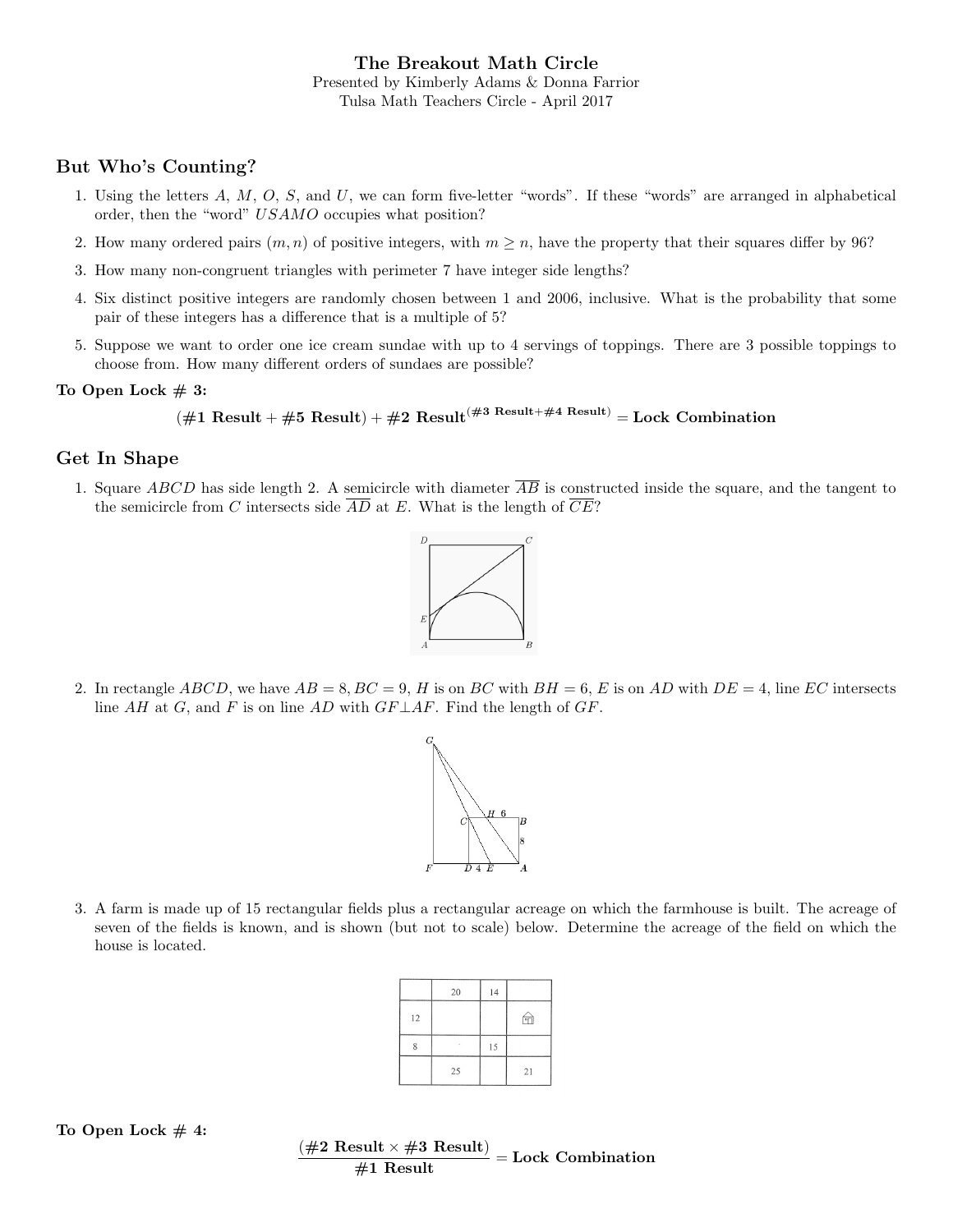#### It's All Logical

1. Determine the five digit number ABCDE. Divide ABCDE by 9 and then by 6.

2. In the puzzle below, each letter stands for a different digit from 0 to 9. The same letter stands for the same digit throughout the problem. Determine the value of each letter.

$$
\begin{array}{ccc}\nO+W=D & D-G=R & W/O=G & C+M=C \\
H \times A=H & O+O=W & O-G=A & H \times G=L\n\end{array}
$$

Sum the digits in the word **WORLD** and divide the result by 3.

3. A marketing company did a survey to find out what kinds of soda people drink. The survey found that 59 drink cola, 43 drink root beer, and 51 drink lemon-lime. Of those, 23 drink cola and root beer, 35 drink cola and lemon-lime, 22 drink root beer and lemon-lime, 15 drink all three kinds of soda and 2 drink none of these three kinds of soda. Determine the following quantity:

$$
\frac{A-2\left( B-C\right) }{D-E}
$$

where

- A: The total number of people surveyed.
- B: The number of people who do not drink cola.
- C: The number of people who drink root beer but not lemon-lime.
- D: The number of people who drink cola and lemon-lime but not root beer.
- E: The number of people who drink only root beer.
- 4. Larry tells Mary and Jerry that he is thinking of two consecutive integers from 1 to 10. He tells Mary one of the numbers, and he tells Jerry the other number. Then the following conversation occurs between Mary and Jerry:

| Mary: I don't know your number.          |
|------------------------------------------|
| Jerry: I don't know your number, either. |
| Mary: Ah, now I know your number.        |

Assuming both Mary and Jerry used correct logic, what is the sum of the possible numbers Mary could have?

#### To Open Lock  $# 5$ :

#1 Result + 2 (#2 Result + #3 Result + #4 Result) = 3-Digit Number

Replace the middle digit with a letter using the scheme  $A = 0, B = 1, \ldots$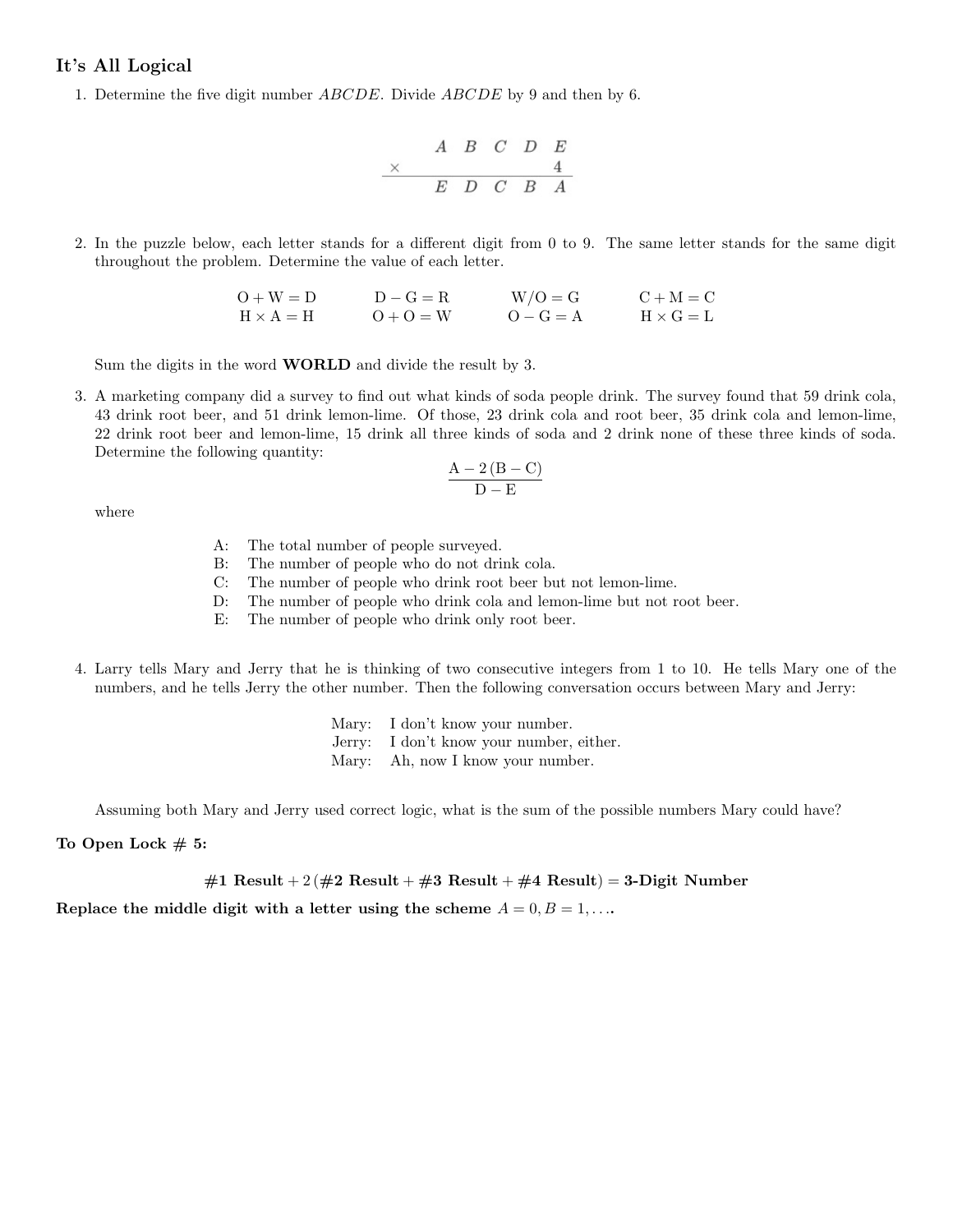# What's Your Theory?

- 1. Find the digits denoted a and b in  $23! = 2585201ab38884976640000$ . Form the two-digit number ab.
- 2. You are in the possession of two bottles, one with a capacity of 7 gallons and one with a capacity of 11 gallons. Next to you is an infinitely large tub of water. You need to measure exactly 2 gallons in one of the bottles. You are only allowed to entirely empty or fill the bottles. You can't fill them partially since there is no indication on the bottles saying how much liquid is in them. How do you measure exactly 2 gallons? Let  $n$  represent the number of times you fill a container from the infinitely large tub of water and let  $k$  represent the number of times you poured liquid onto the ground. (Neither of these include the transfer of water between bottles.) Determine  $n \times k$ .
- 3. Alice and Bill are beginning a month-long bicycle trip when they notice that Alice's trip odometer is broken. At each mile, Alice's odometer advances the digit in the same place as the digit that Bill's odometer advances, but the digits to the right of that digit (if any) do not advance. Thus, the odometer readings for the first 25 miles of their trip are:

| Alice's odometer | Bill's odometer |
|------------------|-----------------|
| 001              | 001             |
| 002              | 002             |
| 003              | 003             |
| 004              | 004             |
| 005              | 005             |
| 006              | 006             |
| 007              | 007             |
| 008              | 008             |
| 009              | 009             |
| 019              | 010             |
| 010              | 011             |
| 011              | 012             |
| 012              | 013             |
| 013              | 014             |
| 014              | 015             |
| 015              | 016             |
| 016              | 017             |
| 017              | 018             |
| 018              | 019             |
| 028              | 020             |
| 029              | 021             |
| 020              | 022             |
| 021              | 023             |
| 022              | 024             |
| 023              | 025             |

Bill tells Alice at the end of the trip they have traveled 374 miles. What does Alice's odometer read?

#### To Open Lock  $# 6:$

#### #1 Result + #2 Result + #3 Result = Lock Combination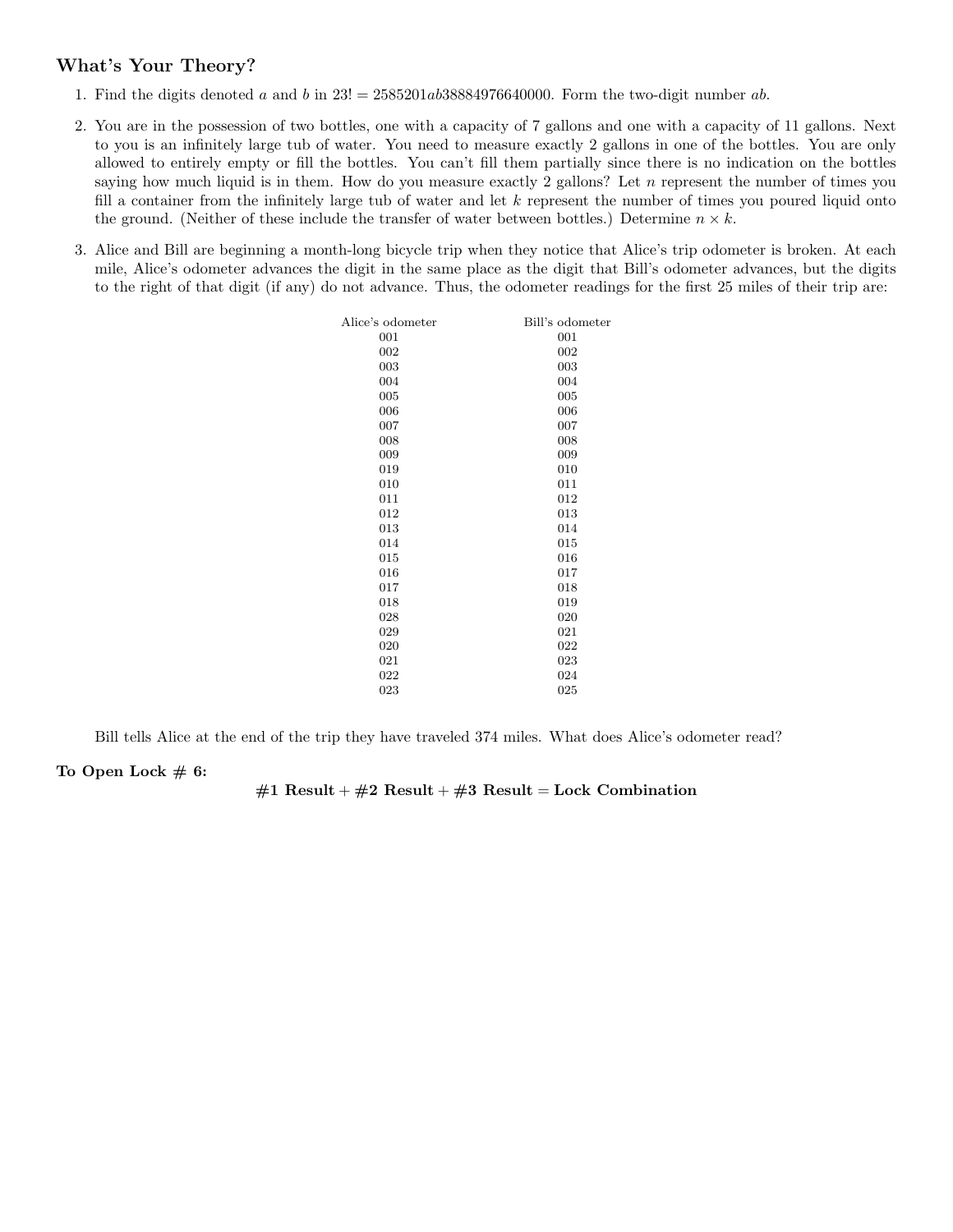## A Little Bit Puzzling

1. Place  $0, 1, 2, 3, 4, 5$  in the circles so that

```
0 \rightarrow 4, 1 \rightarrow 12, 2 \rightarrow 7, 3 \rightarrow 8, 4 \rightarrow 3, and 5 \rightarrow 4.
```
By  $a \to b$ , we mean that the circles connected to a have numbers which add to b.



Each row of the resulting puzzle forms a three-digit number. Determine the difference in the two numbers.

2. The following puzzle is a Binary Puzzle. Each box should contain a zero or a one. No more than two similar numbers next to or below each other are allowed. Each row and each column should contain an equal number of zeros and ones. Each row is unique and each column is unique.

|                |  |   | 0           | 0 |
|----------------|--|---|-------------|---|
|                |  |   |             |   |
|                |  |   |             |   |
| $\overline{0}$ |  | 1 |             |   |
| O              |  |   | $\mathbf 0$ |   |
|                |  |   |             |   |

Once the puzzle is complete, let each row in the puzzle represent a binary number. Convert these binary numbers to base 10 and sum the results.

3. Form a four-digit number using the missing elements(denoted with a ?) in each of the following sequences:



To Open Lock  $# 1$ :

 $(\#1$  Result +  $\#3$  Result –  $\#2$  Result = Lock Combination